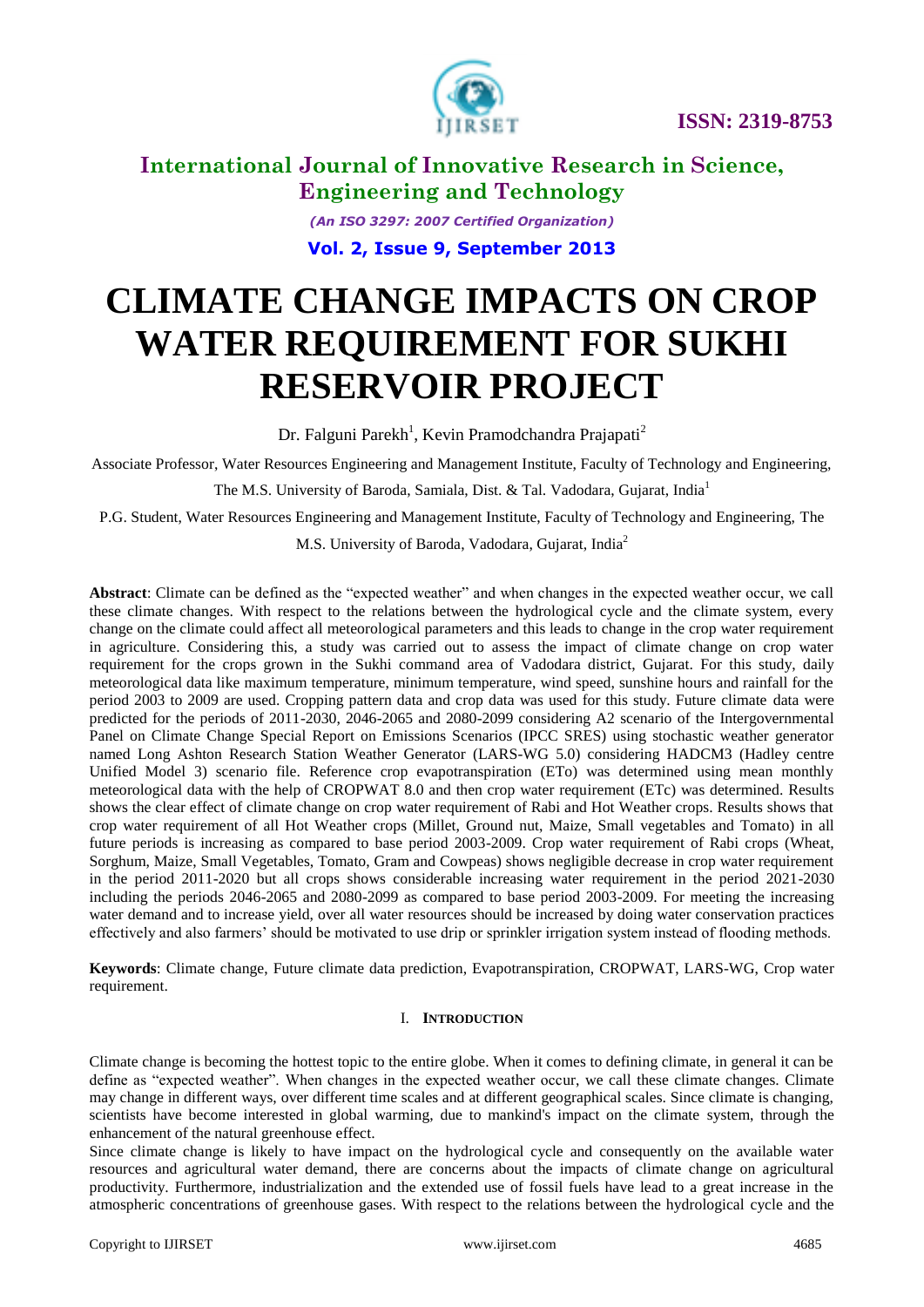

# **International Journal of Innovative Research in Science, Engineering and Technology**

*(An ISO 3297: 2007 Certified Organization)*

# **Vol. 2, Issue 9, September 2013**

climate system, every change on the climate could affect parameters such as precipitation, temperature, runoff, stream flow, groundwater level, and this leads to not only change in the crop water requirement in agriculture but also industrial and domestic water consumption and demand will also change.

General Circulation Models (GCMs) are used to simulate the present and projected future climate considering various climate change scenarios. A1, A2, B1 and B2 are four main climate change scenarios family. Scenarios are constructed based on the assumptions of future human activities and future technological growth.

LARS-WG (Long Ashton Research Station Weather Generator) is a stochastic weather generator which can be used for simulation of weather data considering various GCM's (General Circulation Model) climate change scenario files. In this literature, LARS-WG is used for generating simulated climate data based on SRES A2 climate change scenario.

Crop water requirement can be defined as "the depth of water needed to meet the water loss through evapotranspiration of a disease-free crop growing in large fields under non restricting soil conditions including soil water and fertility and achieving full production potential under the given growing environment".In general words, it is the amount of water needed by the various crops to grow optimally.

Paper is organized as follows. Section II gives the detail about study area and types of data collected for this study. Methodology is described in Section III with detail about LARS-WG. Section IV presents results showing results of climate change on water requirement of Rabi and Hot Weather crops of study area. Finally, Section V presents conclusion.

## II. **STUDY AREA AND DATA COLLECTION**

The present study is carried out on the command area of Sukhi Reservoir located in Gujarat state. Sukhi Reservoir Project, one of the major Water Resources projects is envisaged, constructed and developed by Govt. of Gujarat at the confluence of Sukhi and Bharaj River near village Sagadhra and Khos in Pavijetpur and Chhota-Udepur Talika respectively of Vadodara District in Gujarat. Sukhi Reservoir has its total catchment area of 411.81 sq.Km. Among this total area, 25.90 sq.Km. is in Madhya Pradesh and 385.91 sq.Km. in Gujarat. Total 17094 Hectare land of 92 villages of 3 Talukas of Vadodara district and 3607 Hectare land of 39 villages of 2 Talukas of Panchmahal district is benifited due to this project. Figure 1 shows the location of Sukhi dam, catchment area, dam site and command area of Sukhi reservoir.



**Fig. 1 Location of Sukhi Dam, Catchment Area, Dam Site and Command Area**

For this study, meteorological data were acquired from the State Water Data Centre, Gandhinagar which include daily data of maximum temperature, minimum temperature, wind speed, sunshine hours and rainfall for the period 2003 to 2009. Cropping pattern data included season wise crops grown in study area was acquired from Irrigation Department Sub division No. 10, Bodeli. Crop data includes Length of crop development stages in days and crop coefficient (Kc)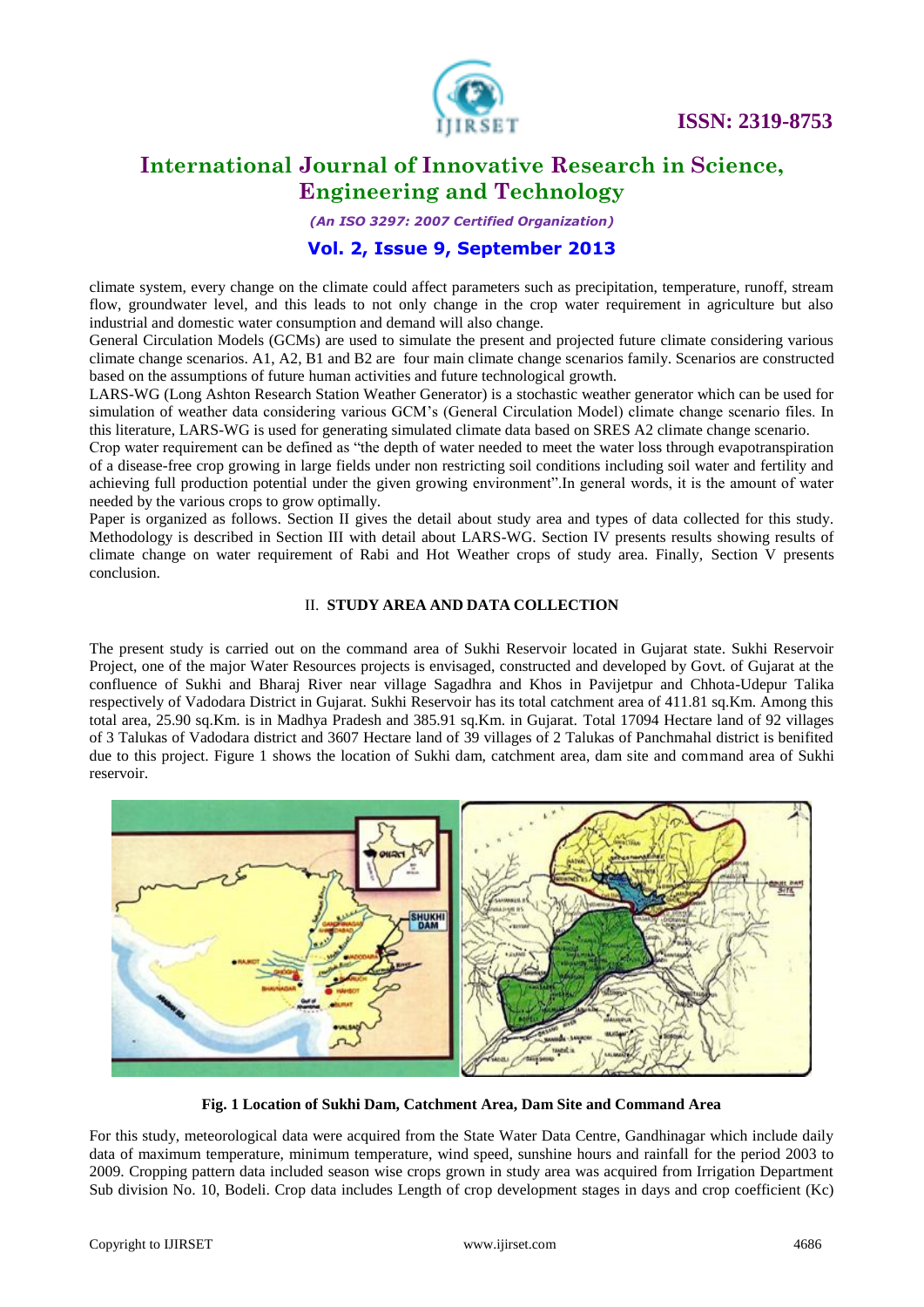

# **International Journal of Innovative Research in Science, Engineering and Technology**

*(An ISO 3297: 2007 Certified Organization)*

# **Vol. 2, Issue 9, September 2013**

for each crop of all seasons were taken from Food and Agriculture Organization (FAO) Irrigation and Drainage Paper No. 56.

#### III. **METHODOLOGY**

Methodology is divided into three parts: (1) Generation of future climate data using LARS-WG 5.0, (2) ETo calculation using CROPWAT, (3) Calculation of Crop Water Requirement.

## **LARS-WG 5.0**

LARS-WG developed by Semenov and Barrow, is a stochastic weather generator model that has no limitations on the size of the watershed and can be used for simulation of weather data at a single site (synoptic station of the study area), under both current and future climate conditions. These data are in the form of daily time series of climate variables including precipitation (mm), maximum and minimum temperature (°C) and sunshine hours (hr).

#### **(1) PROCEDURE TO GENERATE FUTURE CLIMATE DATA**

The process of generating synthetic weather data can be divided into three distinct steps:

**1. Model Calibration -** *site analysis* - observed weather data are analysed to determine their statistical characteristics.

**2. Model Validation –** *Q test* - the statistical characteristics of the observed and synthetic weather data are analyzed to determine if there are any statistically-significant differences.

**3. Generation of Synthetic Weather Data -** *generator* - Synthetic data corresponding to a particular climate change scenario are generated by applying global climate model-derived changes in precipitation, temperature and solar radiation to the LARS-WG parameter files.

#### **(2) ETo CALCULATION USING CROPWAT**

In order to calculate reference evapotranspiration (ETo), using the Penman-Monteith method, monthly mean data are required, including Maximum and minimum temperatures (°C), Sunshine hours (hour), Wind Speed (km/day), Relative Humidity (%). Wind speed and Relative humidity could not be simulated using LARS-WG. In order to incorporate wind speed in estimation of ETo, long term observed monthly average wind speed in the period of 2003 to 2009 are used and it is assumed that the wind speed would not significantly change in the future. Monthly relative humidity (RH) is assumed to be a function of temperature, sunshine hours (Sun) and rainfall of the same month (Rain) as presented here.

 $RH = f$  (Tmin, Tmax ,Sun ,Rain)

Minitab software is used to fit the multivariable linear regression function to find Relative Humidity for future years (i.e 2011-2030, 2046-2065, 2080-2099)

Humidity =  $118 + 2.46$  T min -  $3.18$  T max - 0.756 Sunshine Hours + 0.442 rain

Finally, reference evapotranspiration (ETo) in (mm/month) is calculated using CROPWAT model, for past (2003-2009) as well as future weather data (2011-2030, 2046-2065, 2080-2099).

#### **(3) CALCULATION OF CROP WATER REQUIREMENT**

For this study following crops are considered. In sukhi command area crops viz., Wheat, Sorghum, Maize, Gram, Cowpeas, Small Vegetables and Tomato are grown in Rabi season and crops viz., Millet, Groundnut, Maize, Small Vegetables and Tomato are grown in Hot Weather season. Kc curves are drawn for all crops taking standard values of crop development period, crop coefficient from FAO 56 and approximate planting date. Monthly Kc values are calculated for Rabi and Hot Weather crops. Finally crop wise ETc is calculated using the formula given below.

 $ETc = Kc \times ETo$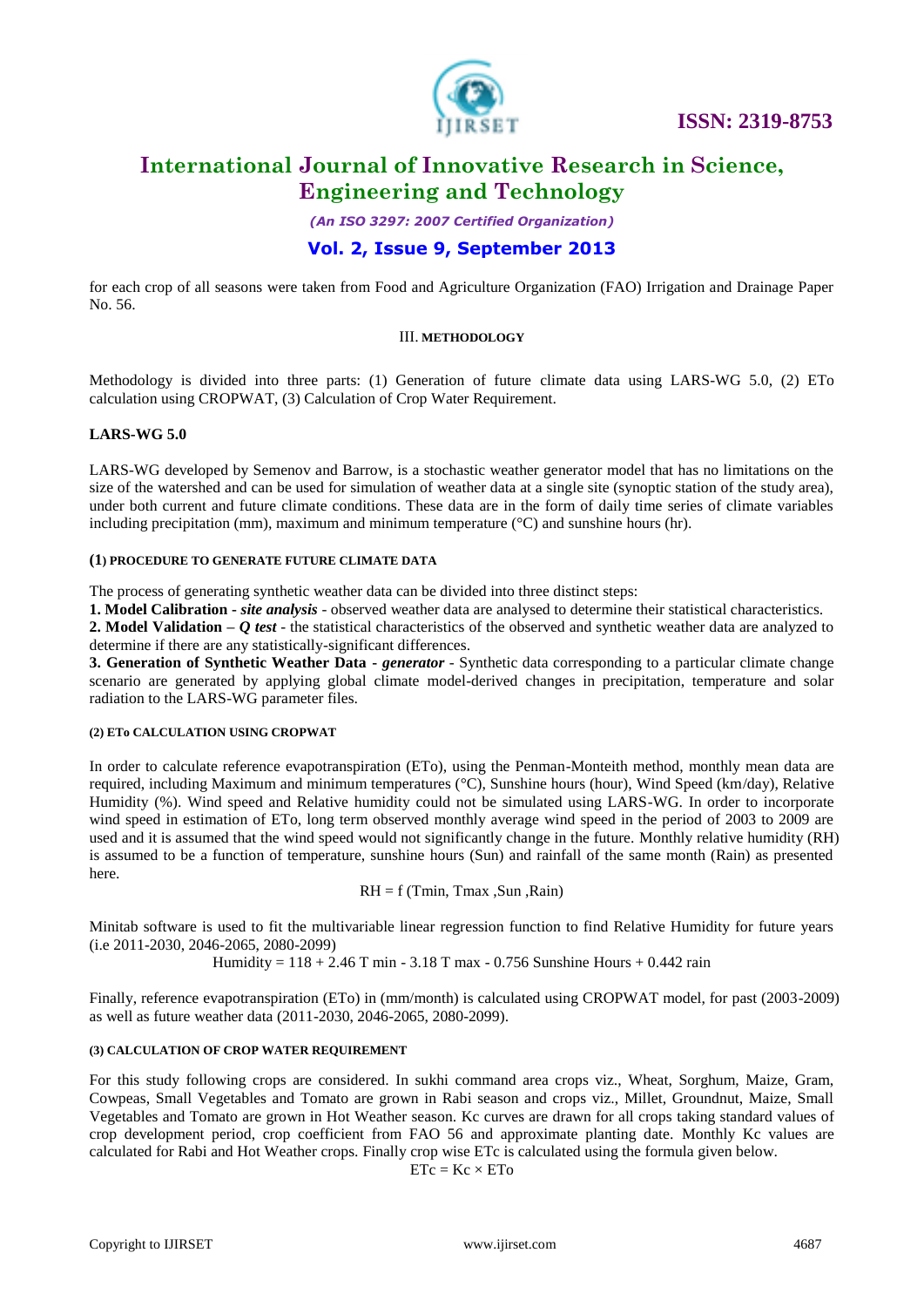

*(An ISO 3297: 2007 Certified Organization)*

## **Vol. 2, Issue 9, September 2013**

## IV.**EXPERIMENTAL RESULTS**

The statistical characteristics of the observed and synthetic weather data are analyzed to determine if there are any statistically significant differences between observed and simulated data using t-test (a t-test is any statistical hypothesis test in which the test statistic follows a Student's t distribution, if the null hypothesis is supported). Table 1 shows t test results

| Table 1 Results of T Test and p-value |              |                |              |                |              |            |            |            |            |            |              |              |
|---------------------------------------|--------------|----------------|--------------|----------------|--------------|------------|------------|------------|------------|------------|--------------|--------------|
| <b>MONTHLY RAIN</b>                   |              |                |              |                |              |            |            |            |            |            |              |              |
|                                       | <b>JAN</b>   | <b>FEB</b>     | <b>MAR</b>   | <b>APR</b>     | <b>MAY</b>   | <b>JUN</b> | <b>JUL</b> | <b>AUG</b> | <b>SEP</b> | <b>OCT</b> | <b>NOV</b>   | <b>DEC</b>   |
| t-calc                                | $\Omega$     | $\Omega$       | $\mathbf{0}$ | $\overline{0}$ | $\Omega$     | 0.209      | 0.292      | 0.038      | 0.294      | $-0.715$   | $\mathbf{0}$ | $\mathbf{0}$ |
| p-value                               | 1            | $\mathbf{1}$   | $\mathbf{1}$ | $\mathbf{1}$   | $\mathbf{1}$ | 0.834      | 0.77       | 0.969      | 0.769      | 0.475      | $\mathbf{1}$ | $\mathbf{1}$ |
| <b>MONTHLY MINIMUM TEMPERATURE</b>    |              |                |              |                |              |            |            |            |            |            |              |              |
|                                       | <b>JAN</b>   | <b>FEB</b>     | <b>MAR</b>   | <b>APR</b>     | <b>MAY</b>   | <b>JUN</b> | <b>JUL</b> | <b>AUG</b> | <b>SEP</b> | <b>OCT</b> | <b>NOV</b>   | DEC          |
| t-calc                                | $-2.942$     | 1.243          | 0.741        | $-0.053$       | 0.048        | $-1.873$   | $-0.883$   | $-1.993$   | $-0.312$   | 0.918      | 0.353        | $-0.679$     |
| p-value                               | 0.003        | 0.214          | 0.459        | 0.958          | 0.962        | 0.062      | 0.378      | 0.047      | 0.755      | 0.359      | 0.725        | 0.497        |
| <b>MONTHLY MAXIMUM TEMPERATURE</b>    |              |                |              |                |              |            |            |            |            |            |              |              |
|                                       | <b>JAN</b>   | <b>FEB</b>     | <b>MAR</b>   | <b>APR</b>     | <b>MAY</b>   | <b>JUN</b> | <b>JUL</b> | <b>AUG</b> | <b>SEP</b> | <b>OCT</b> | <b>NOV</b>   | <b>DEC</b>   |
| t-calc                                | $-3.62$      | $-0.082$       | $-0.116$     | 2.222          | 2.854        | $-2.129$   | $-2.143$   | $-0.797$   | $-1.44$    | $-1.108$   | 1.66         | $-1.517$     |
| p-value                               | $\mathbf{0}$ | 0.935          | 0.907        | 0.027          | 0.004        | 0.034      | 0.033      | 0.426      | 0.15       | 0.269      | 0.098        | 0.13         |
| <b>MONTHLY RADIATION</b>              |              |                |              |                |              |            |            |            |            |            |              |              |
|                                       | <b>JAN</b>   | <b>FEB</b>     | <b>MAR</b>   | <b>APR</b>     | <b>MAY</b>   | <b>JUN</b> | <b>JUL</b> | <b>AUG</b> | <b>SEP</b> | <b>OCT</b> | <b>NOV</b>   | <b>DEC</b>   |
| t-calc                                | $-3.044$     | 3.738          | $-0.68$      | $-0.701$       | $-1.34$      | $-1.938$   | $-2.058$   | $-1.004$   | $-0.225$   | $-0.721$   | $-0.261$     | $-1.88$      |
| p-value                               | 0.002        | $\overline{0}$ | 0.497        | 0.484          | 0.181        | 0.053      | 0.04       | 0.316      | 0.822      | 0.471      | 0.795        | 0.061        |

t-tabulated = 1.960 for  $y = \infty$  ( t-distribution Table of book "miller & Freund's Probability and Statistics for Engineers")  $\alpha$  = 0.05 (threshold p-value)

Here analysis is done based on t-calc and t-tabulated values and also comparing p-values with threshold p-value (0.05). Here, hypothesis is checked.

Ho = Simulated climate is same as true climate.

H1 = Simulated climate is different from observed climate.

If t-calc > t-tabulated or t-calc < - t-tabulated then, reject Ho.

If p-value < 0.05 , it means that observed and predicted climate are different.

If p-value  $> 0.05$ , it means that observed and simulated climate are same.

Here, in table colored months shows acceptance of null hypothesis.

#### **CROP WATER REQUIREMENT**

Table 2 and table 3 shows decade Wise Average Crop Water requirement of rabi Crops and hot weather crops. Figure 2 to 13 shows Decade Wise Average Percentage Variation in ETc of various crops grown in rabi and hot weather season.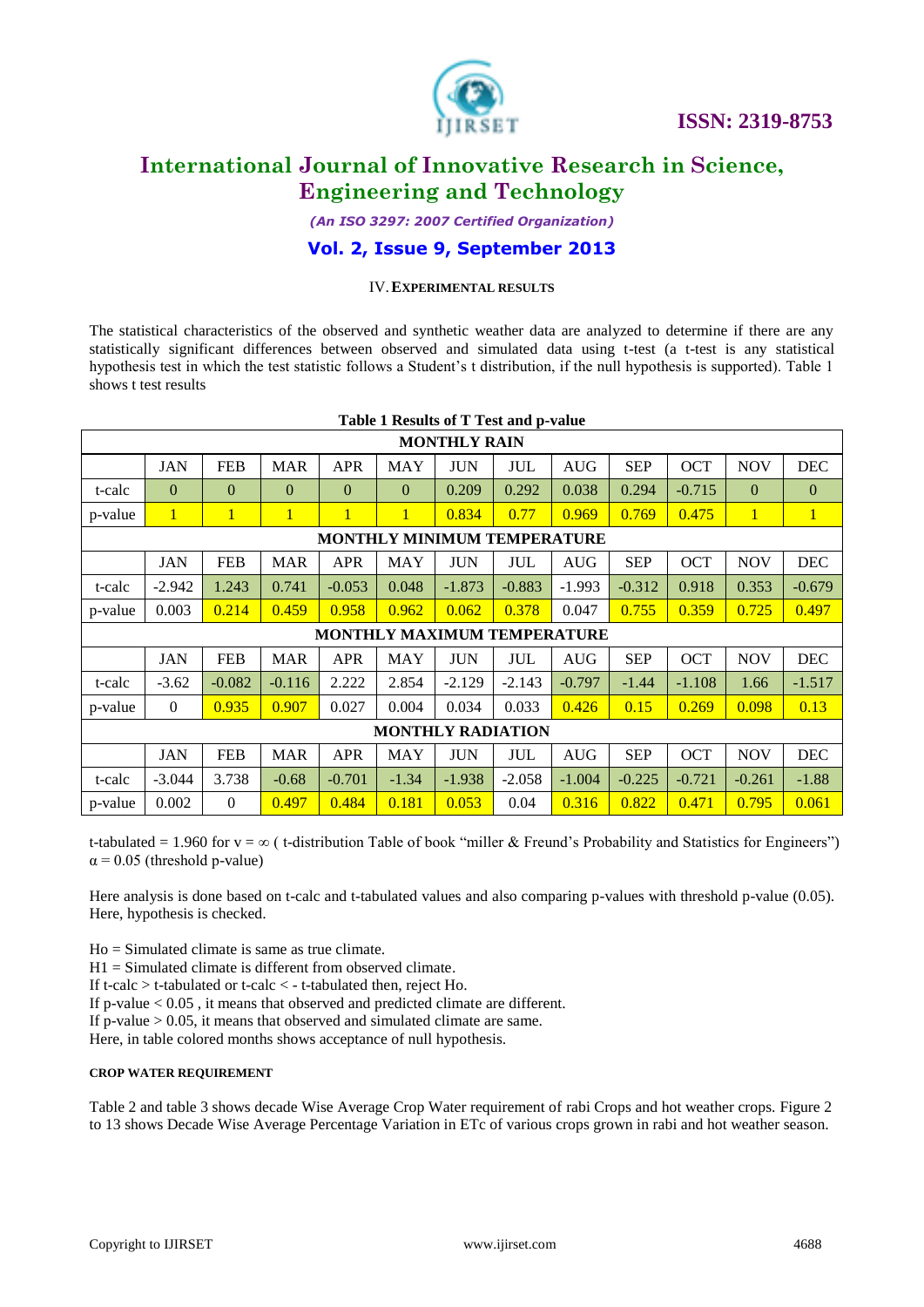

*(An ISO 3297: 2007 Certified Organization)*

**Vol. 2, Issue 9, September 2013**

## **Table 2 Decade Wise Average Crop Water requirement of Rabi Crops**

|               | <b>RABI CROPS</b> |                |              |                            |               |             |                |  |  |
|---------------|-------------------|----------------|--------------|----------------------------|---------------|-------------|----------------|--|--|
| <b>DECADE</b> | <b>WHEAT</b>      | <b>SORGHUM</b> | <b>MAIZE</b> | <b>SMALL</b><br>VEGETABLES | <b>TOMATO</b> | <b>GRAM</b> | <b>COWPEAS</b> |  |  |
| 2003-2009     | 431.73            | 412.54         | 446.82       | 375.94                     | 991.42        | 294.55      | 308.47         |  |  |
| 2011-2020     | 430.63            | 410.98         | 445.21       | 375.09                     | 995.60        | 294.48      | 308.09         |  |  |
| 2021-2030     | 432.49            | 412.47         | 447.08       | 376.95                     | 997.33        | 296.18      | 309.87         |  |  |
| 2046-2055     | 446.94            | 425.92         | 461.67       | 390.01                     | 1026.86       | 306.34      | 320.43         |  |  |
| 2056-2065     | 448.82            | 427.44         | 463.57       | 391.87                     | 1028.78       | 308.07      | 322.24         |  |  |
| 2080-2089     | 464.92            | 442.53         | 479.90       | 406.52                     | 1062.35       | 319.38      | 334.00         |  |  |
| 2090-2099     | 466.75            | 444.00         | 481.76       | 408.27                     | 1063.88       | 321.05      | 335.76         |  |  |

**Table 3 Decade Wise Average Crop Water requirement of Hot Weather Crops**

| <b>DECADE</b> | <b>HOT WEATHER CROPS</b> |                  |              |                         |               |  |  |  |  |
|---------------|--------------------------|------------------|--------------|-------------------------|---------------|--|--|--|--|
|               | <b>MILLET</b>            | <b>GROUNDNUT</b> | <b>MAIZE</b> | <b>SMALL VEGETABLES</b> | <b>TOMATO</b> |  |  |  |  |
| 2003-2009     | 535.35                   | 815.63           | 765.97       | 689.58                  | 1070.01       |  |  |  |  |
| 2011-2020     | 539.33                   | 833.33           | 783.62       | 694.80                  | 1105.63       |  |  |  |  |
| 2021-2030     | 539.59                   | 833.67           | 784.05       | 695.39                  | 1106.70       |  |  |  |  |
| 2046-2055     | 554.19                   | 856.12           | 804.97       | 714.34                  | 1132.73       |  |  |  |  |
| 2056-2065     | 554.60                   | 856.80           | 805.74       | 715.13                  | 1134.85       |  |  |  |  |
| 2080-2089     | 571.33                   | 881.37           | 828.69       | 736.83                  | 1156.96       |  |  |  |  |
| 2090-2099     | 571.49                   | 881.57           | 828.97       | 737.29                  | 1158.20       |  |  |  |  |



**Fig. 2 Decade Wise Average Percentage Fig. 3 Decade Wise Average Variation in ETc of Wheat (Rabi Season)**





**Percentage Variation in ETc of Sorghum (Rabi Season)**

**Fig. 4 Decade Wise Average Percentage Variation in ETc of Mai (Rabi Season)**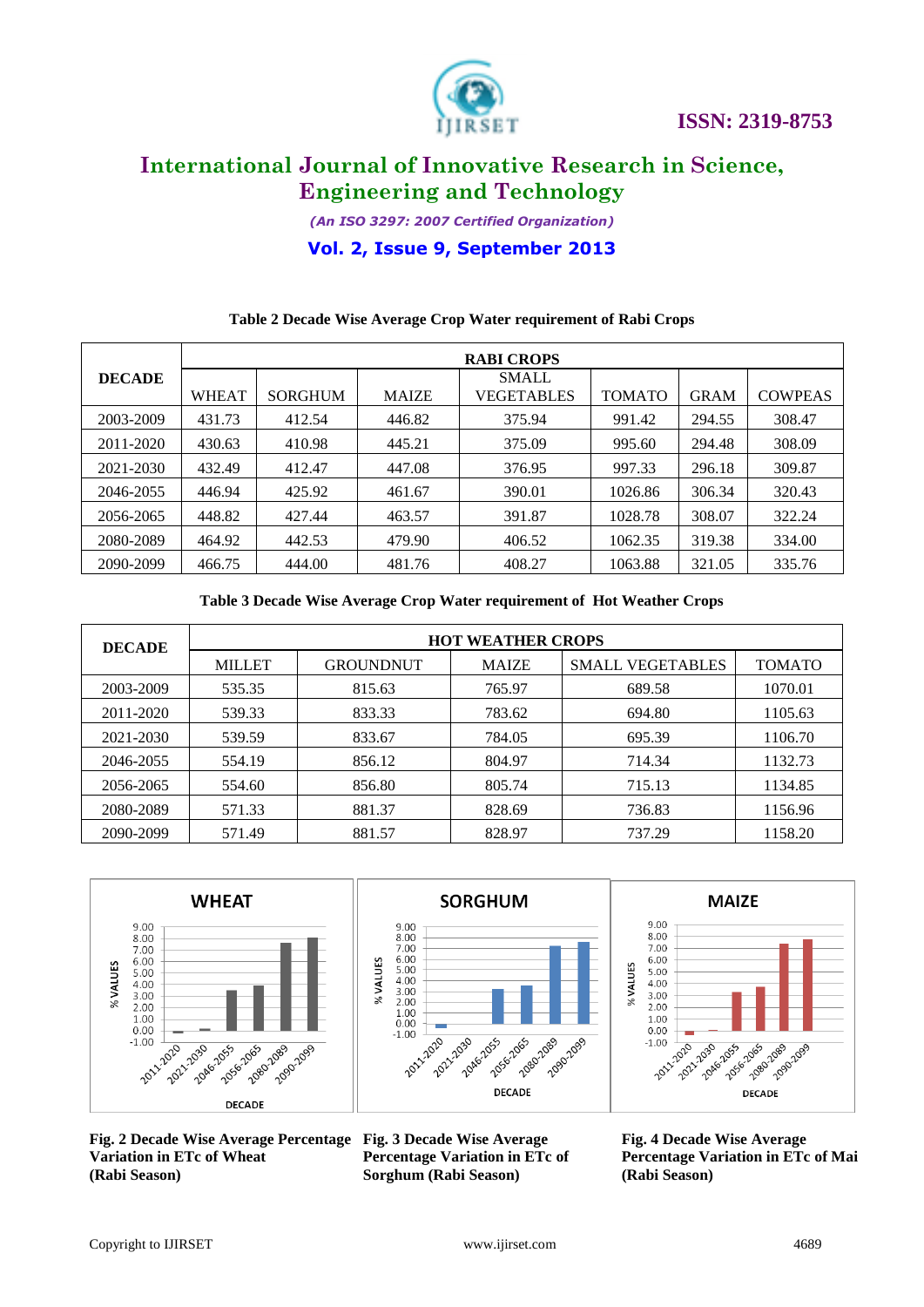

*(An ISO 3297: 2007 Certified Organization)*

**Vol. 2, Issue 9, September 2013**



**Fig. 5 Decade Wise Average Vegetables (Rabi Season)**





**Percentage Variation in ETc of Small Percentage Variation in ETc of** 

**Fig. 6 Decade Wise Average Tomato (Rabi Season)**

**Fig. 7 Decade Wise Average Percentage Variation in ETc of Gram (Rabi Season)**

**GROUNDNUT** 



**MILLET** 8.00 7.00 6.00<br>5.00 % VALUES 4.00 3.00 2.00  $1.00$  $0.00$ 2046-2055 2011-2020 2020 2030 10555 2065 2085-2089 2090-2099 **DECADE** 

 $\begin{array}{c} 9.00 \\ 8.00 \\ 7.00 \\ 6.00 \\ 5.00 \\ 4.00 \\ 3.00 \\ 2.00 \\ 1.00 \\ 0.00 \end{array}$ % VALUES 2055 - 2065 2011-2020 2021-1030 2046-2055 1080-2089 1089 1099 **DECADE** 

**Figure 8 Decade Wise Average Percentage Variation in ETc of Cowpeas (Rabi Season)**





**Figure 10 Decade Wise Average Ground Nut (Hot Weather Season)**



**Fig. 12 Decade Wise Average Percentage Variation in ETc of Small Vegetables (Hot Weather Season)**



**Fig. 13 Decade Wise Average Percentage Variation in ETc of Tomato (Hot Weather Season)**

**Percentage Variation in ETc of Maize (Hot Weather Season)**

**Fig. 11 Decade Wise Average** 

**DECADE** 

2089 2099

2021-1030 2016-2015-20

 $1.00$ 

 $0.00$ 

2011-2020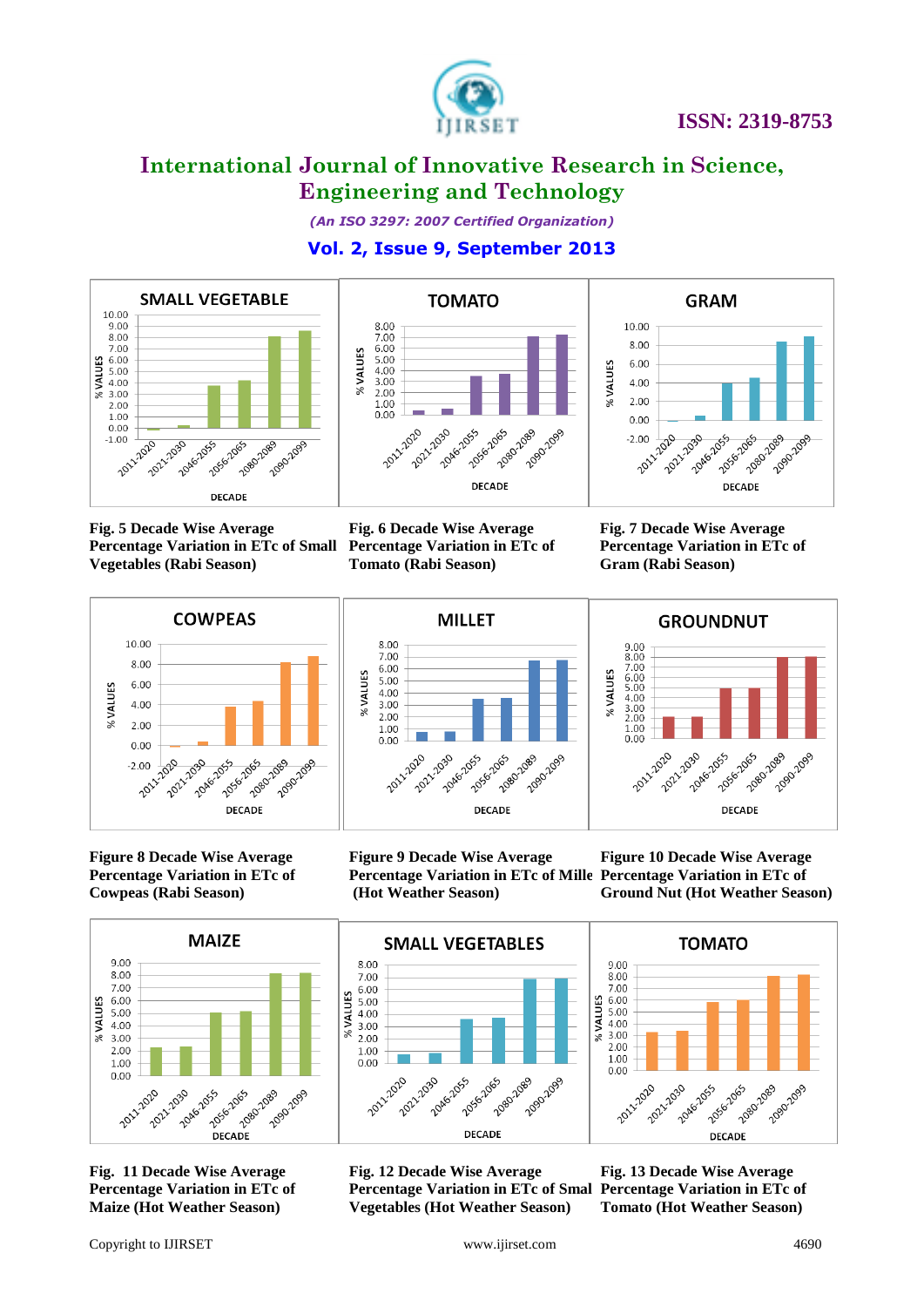

# **International Journal of Innovative Research in Science, Engineering and Technology**

*(An ISO 3297: 2007 Certified Organization)*

# **Vol. 2, Issue 9, September 2013**

## **COMPARISON OF WEATHER PARAMETERS**

Various climate parameters like Maximum Temperature, Minimum Temperature, Sunshine Hour, Rain fall and Relative humidity for past and future years are compared. For that year wise average is calculated for each climate parameter and then decade wise average climate parameters are calculated for comparison.

Figure 14 to 17 shows the decade wise variation in Minimum Temperature, Maximum Temperature, Relative Humidity and Rain fall.



**Fig. 14 Decade Wise Variation in Minimum Temperature**



**Fig. 15 Decade Wise Variation in Maximum Temperature**



**Fig. 16 Decade Wise Variation in Relative Humidity**



**Fig. 17 Decade Wise Variation in Rain Fall**

#### V. **CONCLUSION**

From t-test results we can conclude that for all months the mean of simulated and observed monthly rainfall are same. The mean of simulated and observed monthly minimum temperature are same for all months except January and August. The mean of simulated and observed monthly maximum temperature are same for February, March, August, September, October, November and December. The mean of simulated and observed monthly solar radiation are same for all months except January, February and July.

Results and analysis conclude the effect of climate change on crop water requirement of Rabi and Hot Weather crops. There are both rise and fall in crop water requirement has been seen in this study. All Hot Weather crops (Millet, Ground nut, Maize, Small vegetables and Tomato) shows rise in crop water requirement in all future periods (2011- 2030, 2046-2065 and 2080-2099) as compared to base period 2003-2009. In the period 2011-2020, all Rabi crops (Wheat, Sorghum, Maize, Small Vegetables, Tomato, Gram and Cowpeas) shows negligible fall in water requirement,